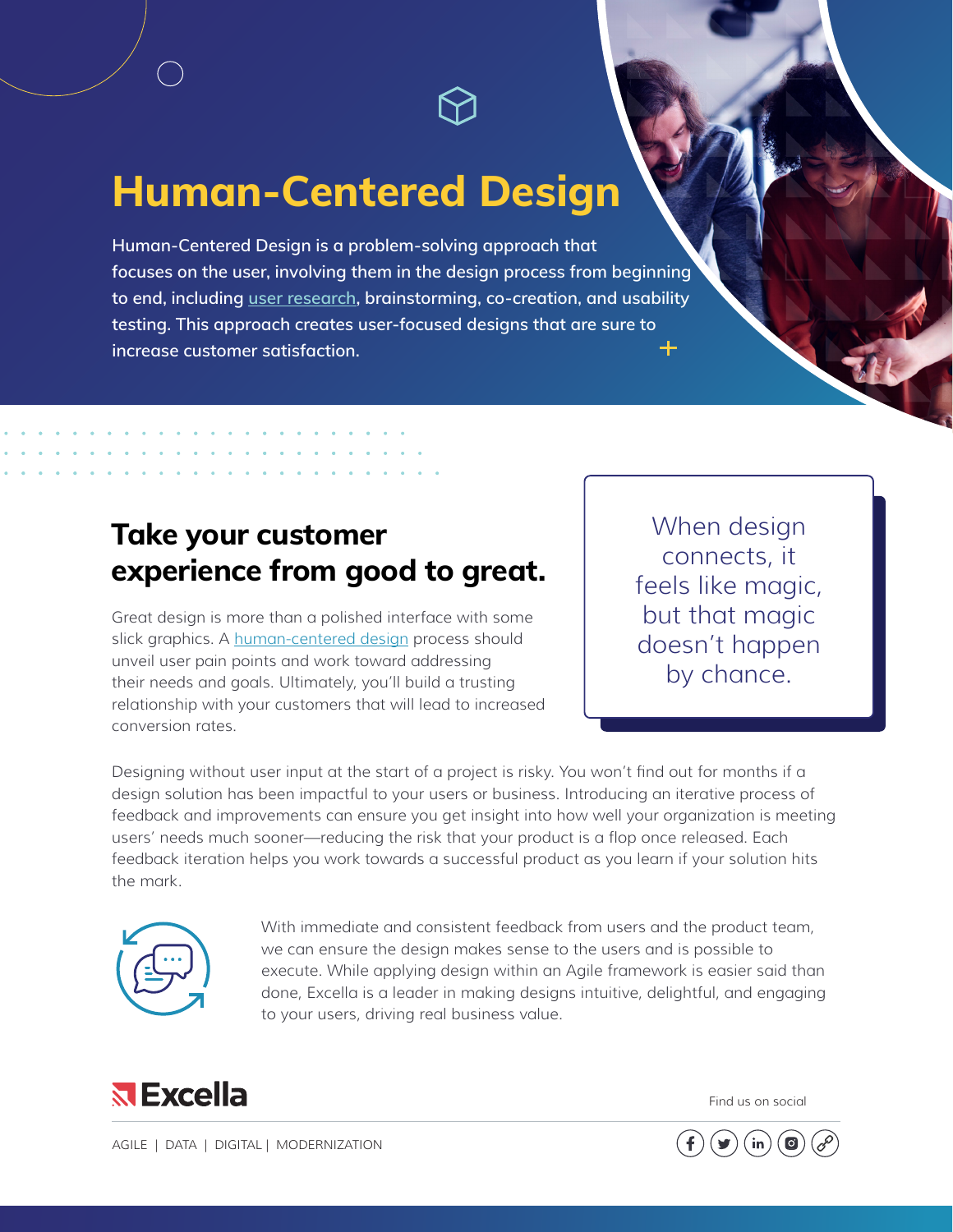## **Rapid Experimentation at Minimal Cost**

Excella ensures that every iteration is an improvement for you, your stakeholders, and your users by building and sustaining the tight feedback loop critical to great design.

We talk with users to understand their behavior and validate that the solution we're building meets organizational goals and fits the users' needs. As we facilitate workshops with users and stakeholders, we can align the stakeholders with the problem that needs to be solved. We work side-by-side with the product team to get immediate feedback on the research-informed sketches, wireframes, and mockups.

Then, we rapidly prototype the proposed solution. This enables us to:



Run usability tests



Assess user feedback



Gather metrics

We also engage stakeholders to ensure our solutions fit within the bounds of the business constraints. Including stakeholders and users throughout the design and development process allows us to identify improvements that we can incorporate into the next iteration, continuously making product refinements centered around your company's objectives.



Find us on social



[AGILE](https://www.excella.com/capabilities/agile-transformation) | [DATA](https://www.excella.com/capabilities/artificial-intelligence-ai) | [DIGITAL](https://www.excella.com/capabilities/digital-service-delivery) | [MODERNIZATION](https://www.excella.com/capabilities/modernization)